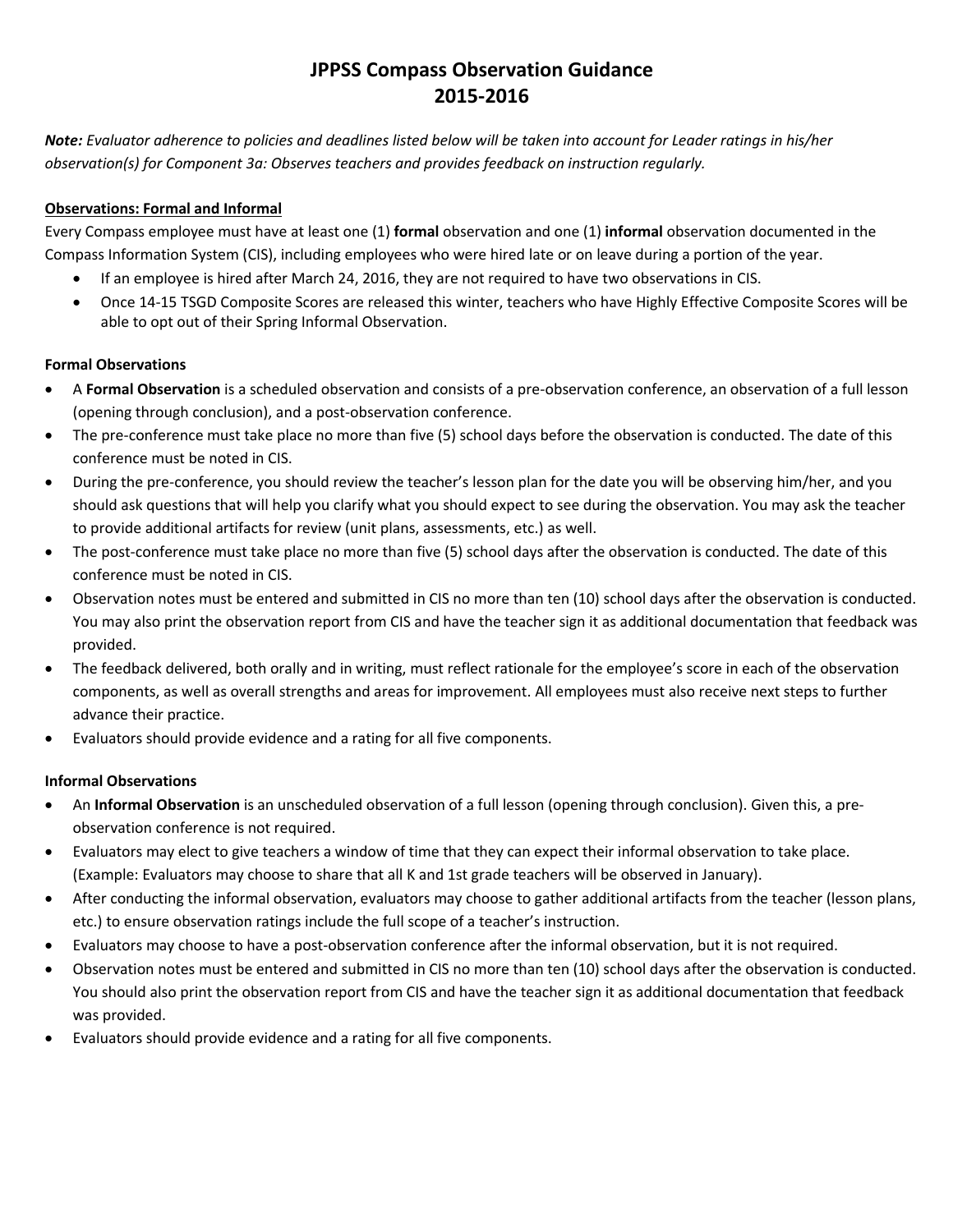### **Observation Windows and Deadlines**

*These observation windows apply to all Compass employees, including Leaders.*

- Formal observations can begin on **9/1/15** and must be completed by **12/11/15**.
- All formal observation data must be entered into CIS by **1/8/16.**
- Informal observations can begin on **1/8/16** and must be completed by **5/6/16**.
- All informal observation data must be entered into CIS by **5/20/16**.

### **Observation Rubrics**

*Use the rubrics below for each employee type. All rubrics can be found on th[e Instructional Performance Resource](http://jpschools.org/department/datainstructional-performance/) page under Observation Rubrics and Resources.*

- **Teachers: Compass Teacher Rubric**
	- Teachers must be observed and rated on all components for both the formal and informal evaluations.
- **Counselors: Compass Counselor Rubric**
	- Counselors must be observed and rated on all components for both the formal and informal evaluations.
- **Librarians: LASL Librarian Rubric**
	- To utilize this rubric, librarians must be marked as "Other" in CIS. Because of this, you will not be able to record individual observation scores in CIS and will need to keep hard copy records of both librarian observations. An optional template for you to use for this is also provided on the website. You must submit copies of your librarian observations to your Compass contact by the end of each observation window.
	- Should a librarian prefer to be rated on the Compass Teacher rubric, their evaluator must send written consent from the librarian to the Compass contact. These librarians will be marked as "Teachers" in CIS.
- **Leaders: Compass Leader Rubric**
	- Leaders must be observed and rated on all components for both the formal and informal evaluations.
	- If you have a leader at your school whose responsibilities do not fully align to all of the Domains of the Leader rubric, reach out to your Compass contact for approval to rate them on only two of the Domains.
	- If approved, you will be able to rate this Leader on Domain I and *either* Domain II: School Culture (all components) *or* Domain III: Instruction (all components).

### **Observation Notes in CIS**

Follow the steps below to enter observations into CIS. You should have the appropriate rubric handy while entering your observation notes to ensure you are assigning ratings accurately.

- Select the employee name. Then, click on the "Observation" tab in the top row of tabs.
- In the second row of tabs, click "Conduct." Then, click the "Add" button to begin.
- So that you can save your observation periodically, complete all boxes with a red star (\*) first, including the "Scoring" box at the bottom of the page, where you must click "Average Components Ratings."
- All components must be rated and have comments in the "Feedback" section. Evaluators must also complete the "Areas of Strength," "Areas for Improvement," and "Next Steps" sections.
- If you choose, you may upload your scripting notes or other documents/evidence by attaching them at the bottom of the page.
- Once you have completed the observation, click "Submit," which makes the observation viewable to the employee. This step must be taken within ten (10) days of completing the observation.
- Special Cases:
	- **Leaders** who are approved to be rated on only two Domains must have "No Rating" marked for all components of the Domain that is not being scored.
	- For **Librarians** who are rated on the LASL rubric, observation notes must be attached in CIS. In the "Scoring" box, the evaluator will click "Assign Overall Observation Rating" and must enter the average of all component scores in the accompanying box.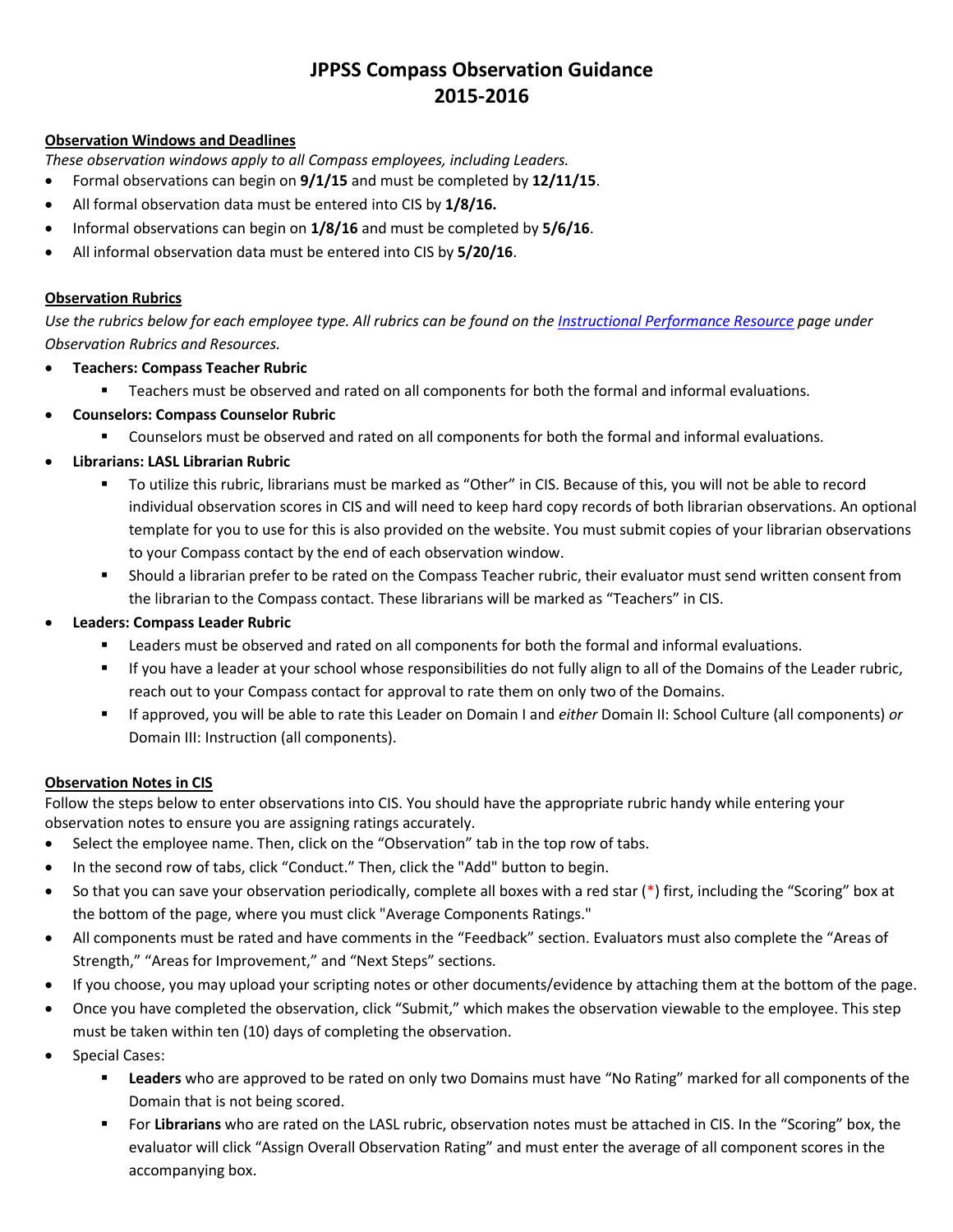# **Observation Scheduling Best Practices**

| <b>Factors to consider</b>                       | <b>Details &amp; Recommendations</b>                                                                                                                                                                                                                                                                                                                                                                                                                                                                                                                                                                                                                                                                                                                                                                                                                                                                                                                                                                  |
|--------------------------------------------------|-------------------------------------------------------------------------------------------------------------------------------------------------------------------------------------------------------------------------------------------------------------------------------------------------------------------------------------------------------------------------------------------------------------------------------------------------------------------------------------------------------------------------------------------------------------------------------------------------------------------------------------------------------------------------------------------------------------------------------------------------------------------------------------------------------------------------------------------------------------------------------------------------------------------------------------------------------------------------------------------------------|
| <b>Calendaring &amp;</b>                         | Add all observations to your calendar at the start of the cycle.<br>$\bullet$                                                                                                                                                                                                                                                                                                                                                                                                                                                                                                                                                                                                                                                                                                                                                                                                                                                                                                                         |
| <b>Benchmarking</b>                              | Establish interim dates by which you have a certain number of observations completed<br>$\bullet$<br>throughout the observation cycle. (i.e. Complete 1/3 of observations in January)                                                                                                                                                                                                                                                                                                                                                                                                                                                                                                                                                                                                                                                                                                                                                                                                                 |
| <b>Observable Days</b>                           | The formal observation cycle is $3\frac{1}{2}$ months and schools are in session for 68 days.<br>$\bullet$<br>The informal observation cycle is 3 % months and schools are in session for 74 days.<br>$\bullet$<br>Keep in mind when holidays and standardized tests are administered as you will be unable<br>$\bullet$<br>to observe on those days.                                                                                                                                                                                                                                                                                                                                                                                                                                                                                                                                                                                                                                                 |
| <b>Observation Timing</b>                        | Consider the time of day and the lesson you choose to observe, as this will impact both the<br>$\bullet$<br>teacher and you.<br>Consider observing different subjects or student groups in each observation cycle.<br>$\bullet$                                                                                                                                                                                                                                                                                                                                                                                                                                                                                                                                                                                                                                                                                                                                                                       |
| <b>Building in Flex Time</b>                     | Establish flex time throughout the cycle, but especially add a buffer toward the end of the<br>$\bullet$<br>window. Unexpected things will happen (i.e. absences) and anticipating delays will ensure<br>that you are still able to complete all observations by the deadline.                                                                                                                                                                                                                                                                                                                                                                                                                                                                                                                                                                                                                                                                                                                        |
| Professional<br><b>Development Goals</b>         | Observations are a tool to improve teacher performance at your school, and the order in<br>$\bullet$<br>which you conduct observations makes a difference.<br>Be strategic about who you observe (i.e. new teachers first) and when you observe them.<br>$\bullet$<br>Seeing new employees first allows your feedback to impact their instruction immediately.<br>Alternatively, you may choose to observe teachers who are successfully implementing<br>$\bullet$<br>instruction first so that you can share some best practices from their classrooms as you<br>observe others.                                                                                                                                                                                                                                                                                                                                                                                                                     |
| <b>Entering Evidence &amp;</b><br><b>Ratings</b> | Setting aside time to compile, evaluate and enter your notes for each observation is critical.<br>$\bullet$<br>This process can be much more time-consuming than the actual observation, and it often<br>becomes more time-consuming the longer you wait after the observation.<br>Consider closing your door for short periods of uninterrupted work time immediately after<br>$\bullet$<br>you conduct an observation. Even if you can't complete your notes entirely, it may help to<br>have 15-30 minutes of time to consolidate and draft your thinking while it is still fresh<br>before moving on to other responsibilities.<br>If you find that you can't complete your notes during the school day, hold yourself<br>$\bullet$<br>accountable to a deadline to do so. While you have up to ten school days, you may want to<br>hold yourself accountable to a 48-hour turnaround, or to a rule that you don't observe the<br>next teacher before wrapping up the notes for the previous one. |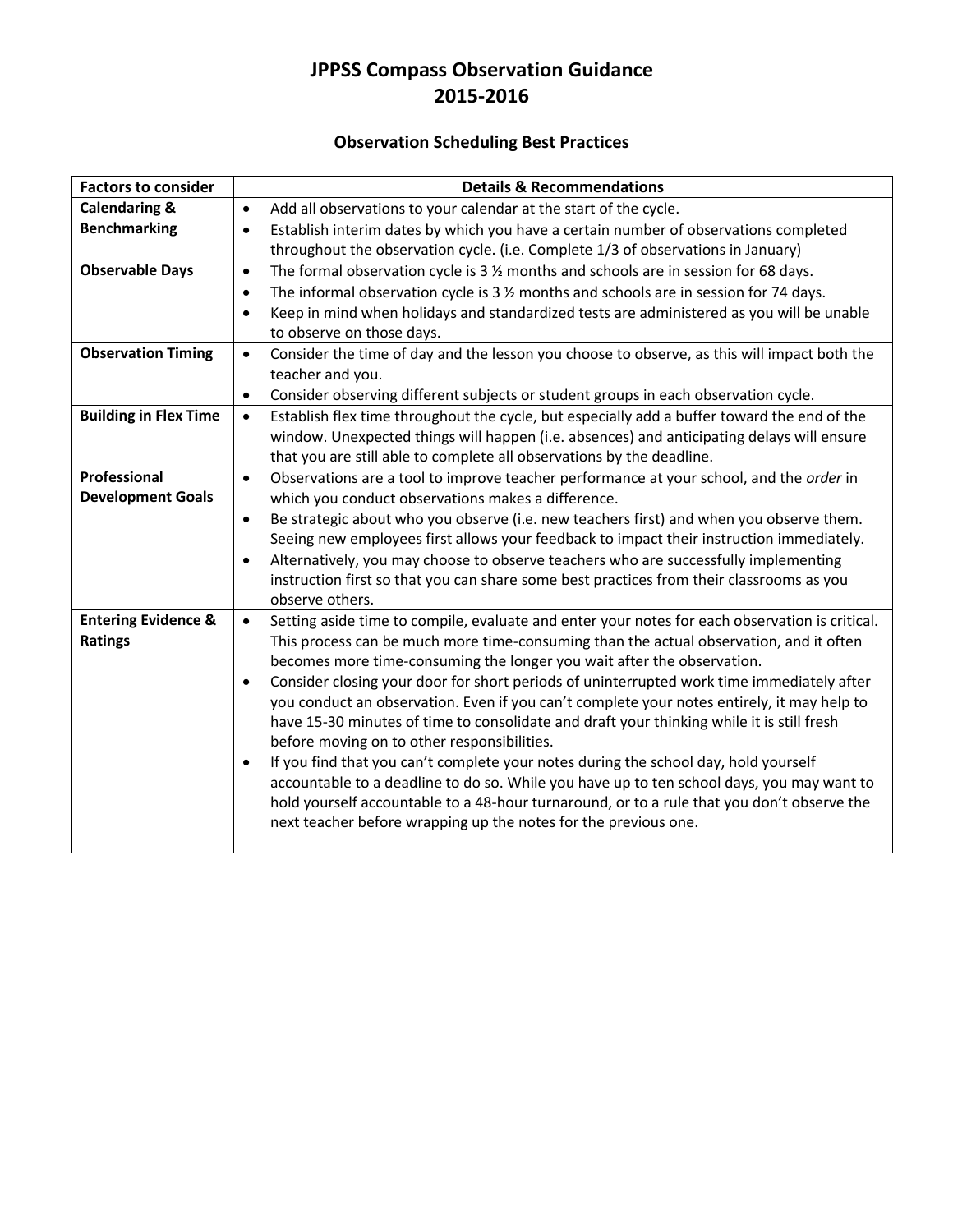## **Evidence and Feedback Best Practices**

| <b>Factor to consider</b>               | <b>Details &amp; Recommendations</b>                                                                                                                                                           |  |
|-----------------------------------------|------------------------------------------------------------------------------------------------------------------------------------------------------------------------------------------------|--|
| <b>Collect the "Right"</b>              | Bring a copy of the Compass rubric and/or a note-taking template that works best for you<br>$\bullet$                                                                                          |  |
| <b>Evidence</b>                         | during your observation.                                                                                                                                                                       |  |
|                                         | Remember that scripting may prevent you from actually observing everything that's<br>$\bullet$                                                                                                 |  |
|                                         | happening. Before writing details down, ask yourself if they are relevant to the components                                                                                                    |  |
|                                         | of the Compass rubric.                                                                                                                                                                         |  |
|                                         | Consider what you are not seeing as you observe (i.e. differentiation, student-led discussion,<br>$\bullet$                                                                                    |  |
|                                         | etc.). Make a written note to yourself about these missed opportunities so that you don't                                                                                                      |  |
|                                         | wonder later if you just forgot to write them down.                                                                                                                                            |  |
|                                         | Focus on what the students are doing/saying as much as what the teacher is doing/saying<br>$\bullet$<br>(you may even have a "teacher action" column and "student action" column to write down |  |
|                                         | concrete evidence/ examples).                                                                                                                                                                  |  |
|                                         | Walk around the classroom and/or ask students questions to gauge their understanding.<br>$\bullet$                                                                                             |  |
|                                         | Have a process in place to gather any additional documents from the teacher that you need<br>$\bullet$                                                                                         |  |
|                                         | (lesson plans, assessments, etc.) to ensure you have all of the information you need to                                                                                                        |  |
|                                         | accurately rate his/her performance.                                                                                                                                                           |  |
|                                         |                                                                                                                                                                                                |  |
| <b>Supporting your</b>                  | The rating that you assign for each component should be based off of the preponderance of<br>$\bullet$                                                                                         |  |
| <b>Ratings and</b>                      | evidence.                                                                                                                                                                                      |  |
| <b>Feedback with</b><br><b>Evidence</b> | The feedback you share should include concrete details you observed that support how you<br>$\bullet$                                                                                          |  |
|                                         | rated each component.                                                                                                                                                                          |  |
|                                         | It may also be important for you to annotate the concrete evidence you observed with<br>$\bullet$<br>commentary about why this is/is not successful.                                           |  |
|                                         | See sample (not exemplar!) evidence below.<br>$\bullet$                                                                                                                                        |  |
|                                         |                                                                                                                                                                                                |  |
| <b>Delivering Feedback</b>              | While not required for informal observations, post-conferences remain the best method of<br>$\bullet$                                                                                          |  |
|                                         | ensuring that the feedback you provide is understood and will be used to drive instruction                                                                                                     |  |
|                                         | moving forward.                                                                                                                                                                                |  |
|                                         | For informal observations, you may opt to have conferences with some teachers, but not all,<br>$\bullet$                                                                                       |  |
|                                         | though all teachers have the right to discuss their ratings with you if they so choose. If you                                                                                                 |  |
|                                         | forgo conferences altogether, providing good feedback and evidence within your written                                                                                                         |  |
|                                         | notes in CIS becomes all the more important.                                                                                                                                                   |  |
|                                         |                                                                                                                                                                                                |  |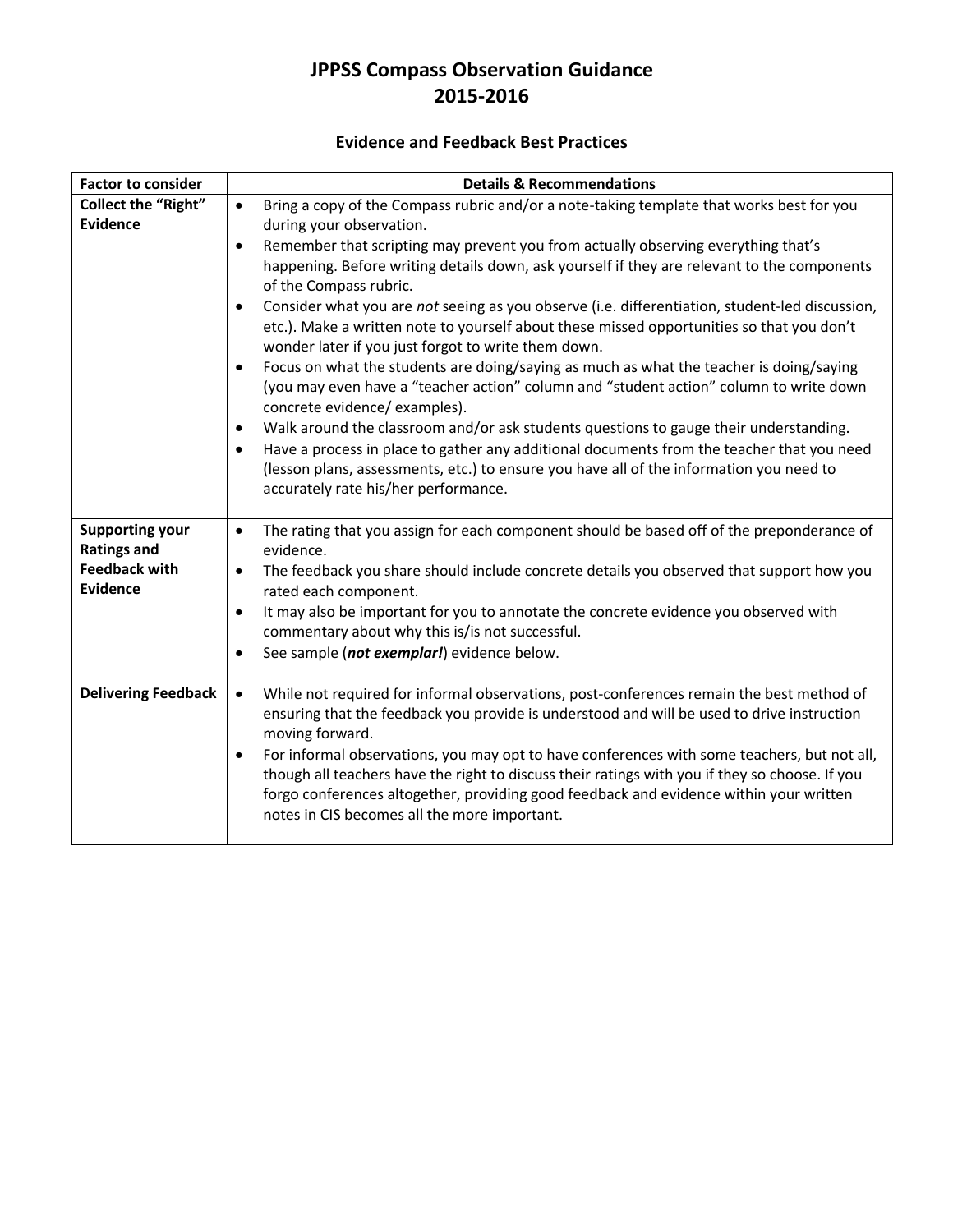# **Example of Observation Feedback from CIS**

|                          | <b>Observation Ratings</b>             |  |
|--------------------------|----------------------------------------|--|
| Domain:                  | 1 - Planning and Preparation           |  |
| <b>Component:</b>        | 1 - 1c: Setting Instructional Outcomes |  |
| <b>Component Rating:</b> | 2 - Effective: Emerging                |  |
|                          | <b>Observation Comments</b>            |  |

Evidence: Students are working on dividing shapes into parts and then determining how many parts of the total shapes are shaded. I do not see an objective posted in the room (for the day or for the week) for math, though objectives are posted for ELA.

Feedback: The objectives the students are working toward encompasses some of the important learning from Common Core Standard 1.G.3 (Partition circles and rectangles into two and four equal shares, describe the shares using the words halves, fourths, an quarters, and use the phrases half of, fourth of, and quarter of. Describe the whole as two of, or four of the shares. Understand for these examples that decomposing into more equal shares creates smaller shares). Students are able to partition shapes into equal shares (and for the most part, are able to divide them fairly equally), and there is an implication that they understand that more shares = smaller shares, though I could not say for sure if the students understand this or not 0 there is an opportunity to build in outcomes specifically related to the understanding of the concept. In addition, I do not see or hear the vocabulary of halves, fourths, or quarters, and there seems to be a missed opportunity to make that connection.

#### **Observation Ratings**

| Domain:                  | 2 - The Classroom Environment         |
|--------------------------|---------------------------------------|
| Component:               | 1 - 2c: Managing Classroom Procedures |
| <b>Component Rating:</b> | 4 - Highly Effective                  |

### **Observation Comments**

Evidence: It's clear that the students are well-trained in a wide set of classroom procedures and that they understand their role in maintaining a smoothly running classroom. For example, at one point, a student quietly makes a hand signal - Ms. McCandies acknowledges him with a nod that signals to him that he can get the bathroom pass and go to the restroom. All of this was done in complete silence and with no disturbance to the rest of the class and with no loss of instructional time. In addition to this example, I also observe procedures that allow students to get quiet quickly (counting back from 10), to review content with one another (partner talking procedures clearly established), getting their attention back (back and tracking), and more,

Feedback: You have clearly thought of and trained your students for procedures for almost anything they would need to do - even affirming one another when you do something silly (can we say "It's cool"?) - this is important and allows your classroom to function smoothly. You also hold high expectations continuously for ensuring procedures are followed correctly (that was sloppy, let's do it again), which ensures the bar doesn't slip throughout the class period (or the year) and cancel out all the hard work you have done to put those procedures into place.

#### **Observation Ratings**

| <b>Domain:</b>    | 3 - Instruction                                     |
|-------------------|-----------------------------------------------------|
| <b>Component:</b> | 1 - 3b: Using Questioning and Discussion Techniques |
|                   |                                                     |

3 - Effective: Proficient **Component Rating:** 

### **Observation Comments**

Evidence: Teacher asks students to "step up" by not only dividing the shapes into equal parts by converting them into fractions, which reveals that the intent is to push them out of their comfort zone in terms of what they are comfortable completing. However, all of the questions I observed during the class so have a single correct answer. (how many parts are shaded? out of how many equal parts?), so students are not invited to generate multiple correct answers. The teacher does use wait time effectively and also allows students to speak to one another (during the "teach" parts of the lesson) without her mediation. All students participate in this portion of the lesson.

Feedback: Consider building in ways to add higher-order thinking and/or open-ended questions into your lesson - building in connections to real world examples/word problems might make this a more seamless connection. In addition, consider increasing the opportunities for students to discuss/ask questions of one another.